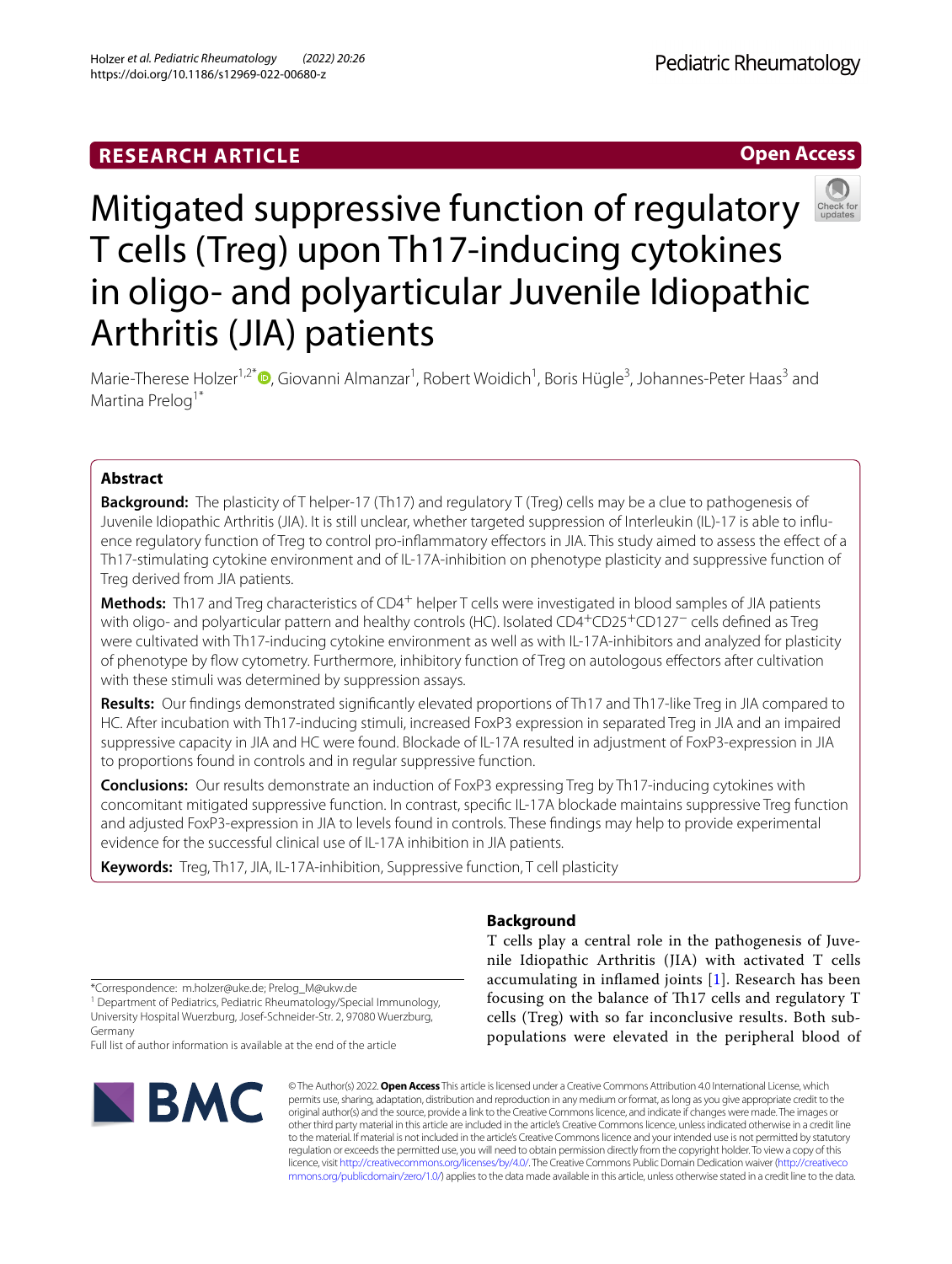children with active JIA [[2\]](#page-6-1). Other studies found lower Treg frequencies in the peripheral blood of JIA compared to healthy individuals and a reciprocal relationship between Th17 and Treg cells as well as of specific transcription factors RORγt and FoxP3, respectively, in synovial fluid of inflamed joints  $[3-5]$  $[3-5]$ . Treg themselves are usually divided into naturally occurring/thymic and induced/peripheral Treg with the latter developing out of naive T cells by gaining FoxP3 expression via CD28 costimulation and stimulation with IL-2 and TGF $\beta$  [[6\]](#page-6-4).

FoxP3 as one of the most important Treg markers is discussed to refect stability and suppressive function of Treg [[7,](#page-6-5) [6](#page-6-4)]. Contentious fndings show an unstable FoxP3-expression in infammatory environments driving Treg to convert into proinfammatory cells [[8,](#page-6-6) [9](#page-6-7)] whereas others showed a stable FoxP3-lineage of Treg even in infectious and autoimmune environments [[10](#page-6-8)]. Moreover, FoxP3 transcription is persistently increased during infammation which is proposed as a possible mechanism of promoting Treg features for immune regulation [[11\]](#page-6-9).

A close relationship exists between Th<sub>17</sub> and Treg. Treg differentiating into Th17 cells in presence of IL-6 and into IL-17-producing  $FoxP3$ <sup>+</sup> T cells in the synovia of active autoimmune arthritis [\[12,](#page-6-10) [13\]](#page-6-11) encourage the ongoing debate on plasticity of these two cell groups. Th17-like Treg and Treg expressing CD161, a characteristic marker for Th17/Th1 switching cell lines, seem to maintain suppressive function unless Treg start to produce IL-17 through activation by a pro-infammatory cytokine environment [\[14](#page-6-12)[–16\]](#page-6-13).

Serum and synovial IL-17 levels were elevated in JIA patients and IL-17 signifcantly contributed to the proinfammatory conditions in specifc JIA subtypes [\[17](#page-6-14)]. Secukinumab is a human monoclonal antibody directed against IL-17A. Similar to the positive efect in psoriatic arthritis and ankylosing arthritis in adults, the blockade of IL-17 may be useful especially in the JIA subtypes with high IL-17 levels like psoriatic and enthesitis-related arthritis [[18\]](#page-6-15). So far, an approved pediatric indication for Secukinumab is psoriasis, phase III studies for enthesitisassociated and psoriatic JIA are ongoing.

To this date, only frequency and phenotype of Treg and Th17 have been studied in JIA. It remains unclear whether the targeted suppression of IL-17 is able to positively infuence the regulatory function of Treg to control pro-infammatory efectors in JIA and whether FoxP3 is up-regulated in this process. Thus, this study aimed to assess the influence of a Th17-stimulating cytokine environment and of inhibition of IL-17A not only on the plasticity of the Treg phenotype but also on the suppressive function of Treg derived from JIA patients as a potential add-on efect of IL-17A-targeted therapy.

## **Methods**

Blood samples of 14 patients diagnosed with extended  $(n=9)$  or persisting oligoarticular  $(n=1)$  and seronegative polyarticular  $(n=4)$  JIA according to ILAR-classifcation [\[19](#page-6-16)] were collected at the German Center for Pediatric and Adolescent Rheumatology, Garmisch-Partenkirchen. Due to known diferences in pathophysiology [[20](#page-6-17)], other JIA subtypes like enthesitis-associated, psoriatic or systemic JIA were excluded. Blood samples of 10 immunologically healthy controls (HC) were obtained at the University Hospital Wuerzburg. Exclusion criteria were malignancies, hematological diseases, monogenetic syndromes, severe infection requiring medical support in the past 3 months prior to inclusion, severe allergies and status post transplantation. No autoimmune disorders were reported in HC or first line relatives. The study was performed as an explorative prospective controlled cohort study according to the principles of the Declaration of Helsinki 2013 and was approved by the local ethics committee at the University Hospital Wuerzburg (protocol No. 239/10).

First, a characterization of  $CD4^+$  T helper (Th) cells was performed. Peripheral blood mononuclear cells (PBMC) were obtained from venous blood samples with density gradient centrifugation with FicoLite-H (Linaris blue GmbH, Wertheim, Germany) according to the standard laboratory protocol, stored until use in liquid nitrogen after preparation with 10% dimethyl sulfoxide (DMSO, Carl Roth GmbH, Karlsruhe, Germany) and analyzed with flow cytometry by staining after four hours of stimulation with Phorbol 12-myristate 13-acetate (PMA), Ionomycin and Brefeldin A (Sigma-Aldrich, St. Louis, USA) for surface molecules (CXCR3, CCR6, CD127, CD161, CD25, CD27, CD4, and zombie dye to exclude dead cells, all purchased from BioLegend, San Diego, USA) and with intracellular markers of Th17 and Treg cells (FoxP3, RORγt, IL-17, BD Biosciences, Franklin Lakes, USA and BioLegend) as described previously [[21\]](#page-6-18). Diferences between JIA and HC were assessed with BD FACS Diva Software Version 6.1.3.

To analyze the infuence of diferent cytokines on Treg phenotype a magnetic-assisted isolation of CD4<sup>+</sup>CD25<sup>+</sup>CD127<sup>−</sup> cells defned as isolated Treg was performed with Miltenyi Biotec MACS Treg Kit II (Bergisch-Gladbach, Germany) as described earlier [\[21\]](#page-6-18).

Isolated Treg were incubated for 5 days at 37 °C and 5%  $CO<sub>2</sub>$  as follows: Culture medium RPMI-1640 (Sigma-Aldrich) with 1% Penicillin/Streptomycin (Carl Roth GmbH) and 10% fetal bovine serum (Biochrom AG, Berlin, Germany) was used as negative control. Unspecifc T cell receptor stimulation with anti-CD3 1 μg/ml (antibody clone OKT3) and anti-CD28 0.5 μg/ml (antibody clone CD28.2) (BioLegend) served as positive control.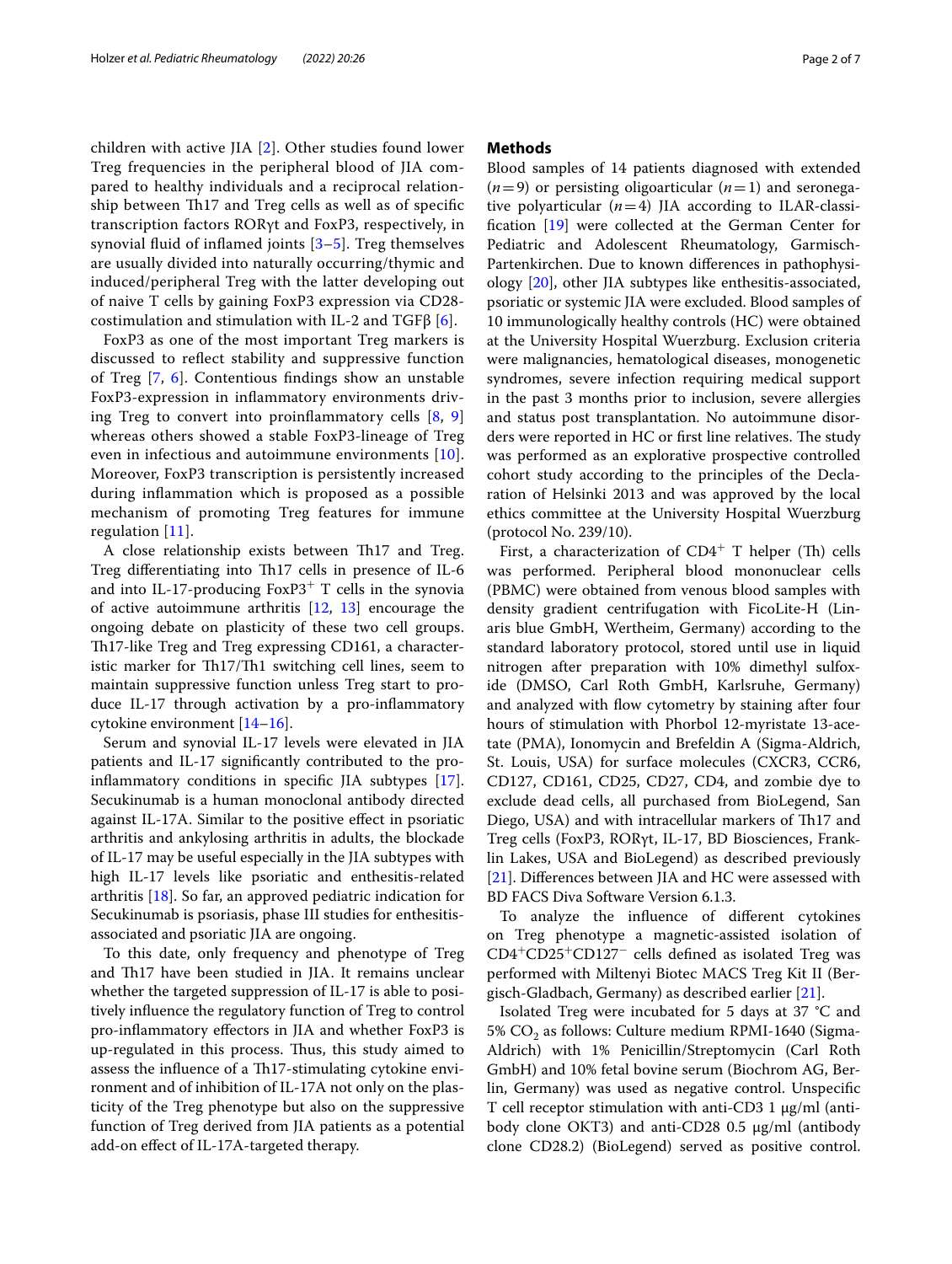Treg were cultured under the following conditions: for IL-17 inhibition by 10 μg/ml anti-IL-17A (research-useonly antibody, clone eBio64CAP17, Invitrogen Thermo Fisher, Carlsbad, USA) or by 10 μg/ml Secukinumab (Novartis, Basel, Switzerland) with concomitant anti-CD3/anti-CD28 stimulation, respectively. A Th17-polarizing cytokine stimulation was simulated by IL-1β (10 ng/ ml), IL-6 (20 ng/ml), IL-23 (10 μg/ml) and TGFβ (5 ng/ ml) (all purchased from BioLegend) and concomitant anti-CD3/anti-CD28 stimulation. After 5 days cell culture, Treg were stained and assessed by flow cytometry as described above. Diferences in cell-death rates could be excluded by Zombie staining of dead cells.

The influence of the various stimuli on the suppressive function of Treg on autologous PBMC was assessed utilizing dilution of Carboxyfuorescein-succinimidyl-ester (CFSE, BioLegend) for detection of proliferated PBMC in suppression assays as described previously [[21](#page-6-18)]. PBMC and Treg were co-cultured at equal amounts of cells in Th17-inducing cytokine conditions or under blockade of IL-17A as well as in negative and positive control conditions as described above. Inhibition of PBMC by Treg in % was determined as 1 minus the fraction of proliferation of PBMC in 1:1 co-culture with Treg and the proliferation of PBMC without Treg multiplied by 100.

After testing for distribution (Shapiro-Wilks-test), Mann–Whitney-U-test was applied for non-parametric, continuous independent variables (statistics software SPSS version 24.0, IBM statistics, Chicago, USA). A *p*-value less than 0.05 was considered statistically signifcant. Correction of type I error due to multiple comparisons was done with Bonferroni correction for each experiment, respectively.

## **Results**

Demographics and clinical parameters of the study group are shown in Table [1](#page-3-0). Thirteen patients (92.9%) were on medication and presented to be in laboratory remission according to C-reactive protein, erythrocyte sedimentation rate, total leucocyte, lymphocyte and thrombocyte counts (all within normal age-range) with clinically active joints in only four patients.

T cell characterization (analysis of PBMC cells) revealed elevated proportions of  $CD4^+$  and Treg cells expressing Th17 markers in JIA patients compared to HC (Table [2\)](#page-4-0). Signifcantly higher proportions of CCR6 and CD161-co-expressing  $CD4^+$  helper T cells were found in JIA compared to HC (median 0.7% vs. 0.1%,  $p=0.002$ ). CXCR3<sup>+</sup>, a characteristic chemokine receptor of Th1, was not significantly different between JIA and HC. Proportions of IL-17 producing  $CD4^+$  (median 0.8% vs. 0.3%) and  $FoxP3+CD4^+$  cells (median 2.85% vs. 0.6%) were higher in JIA compared to HC  $(p=0.002,$ 

respectively) whereas cells characterizing the natural occurring Treg phenotype (FoxP3<sup>+</sup>, CD25<sup>+</sup>, CD127<sup>−</sup>) were on a similar level as in HC.

After 5 days of cultivation of isolated CD4<sup>+</sup>CD25<sup>+</sup>CD127<sup>−</sup> Treg, an increase of FoxP3<sup>+</sup> helper T cells (median 67.9%) in Th17 environment was found compared to HC  $(54.2%)$   $(p=0.026)$  and compared to unstimulated control  $(56.5%)$   $(p=0.015)$  (Fig. [1\)](#page-4-1). In contrast to IL-17A blockade by the research-use-only antibody, where still a signifcant diference in FoxP3 expression was seen between JIA and HC  $(p=0.004)$ , in vitro treatment with Secukinumab adjusted FoxP3 expression of JIA-derived Treg to normal levels found in HC (56.7% vs. 49.3%;  $p = 0.247$ ). There was no significant difference in the proportions of IL-17<sup>+</sup> in FoxP3<sup>+</sup>CD4<sup>+</sup> cells after different Th17-stimulatory and IL-17A-inhibitory treatments in cultivated Treg (data not shown).

An analysis of the suppressive efect of isolated Treg on co-cultured autologous PBMC in diferent cytokine environment was performed to determine the infuence of the stimuli on the functional capacity of the isolated Treg. Inhibition of PBMC proliferation by Treg was mitigated compared to the positive control when cultured with additional Th17-inducing cytokines both in JIA (52.5% vs. 21.5%; *p*=0.032) and HC (60.5% vs. 32.5%;  $p=0.005$ ). IL-17A blockade with the research-useonly antibody as well as in vitro inhibition of IL-17A by Secukinumab resulted in steady and almost equal inhibition of PBMC proliferation compared to positive control in both JIA (50.0% vs. 52.5%; *p*=1.00) and HC (59.1% vs. 60.5%; *p*=0.534) (Fig. [2\)](#page-5-0).

#### **Discussion**

Our fndings demonstrate signifcantly elevated proportions of Th17 cells and Th17-like Treg in peripheral CD4+ helper T cells derived from JIA patients compared to HC. A shift towards Th17 and Th17-like Treg has been described by others  $[3, 12, 17, 18]$  $[3, 12, 17, 18]$  $[3, 12, 17, 18]$  $[3, 12, 17, 18]$  $[3, 12, 17, 18]$  $[3, 12, 17, 18]$  $[3, 12, 17, 18]$  $[3, 12, 17, 18]$ . The elevated proportions of IL-17 producing  $FoxP3+CD4^+$ cells found in our cohort, may refect either a specialization of Treg on Th17 cells in JIA as discussed by Campbell et al. for autoimmune diseases in general [\[8](#page-6-6)] or echo an increased plasticity of Treg towards the proinflammatory Th17 type  $[14]$  $[14]$ . Additionally, IL-17 producing cells derived from former Treg are discussed to be especially pathogenic in arthritic environment, e.g. they seem to be even more osteoclastogenic than for example Th17 cells from naïve  $CD4^+$  cells are [[12](#page-6-10)]. Opposed to these findings of elevated Th17 and Th17like Treg we discovered lower proportions of RORγt in JIA patients compared to HC. This might be due to a reciprocal relation to the transcription factor FoxP3 which is known to suppress the expression of RORγt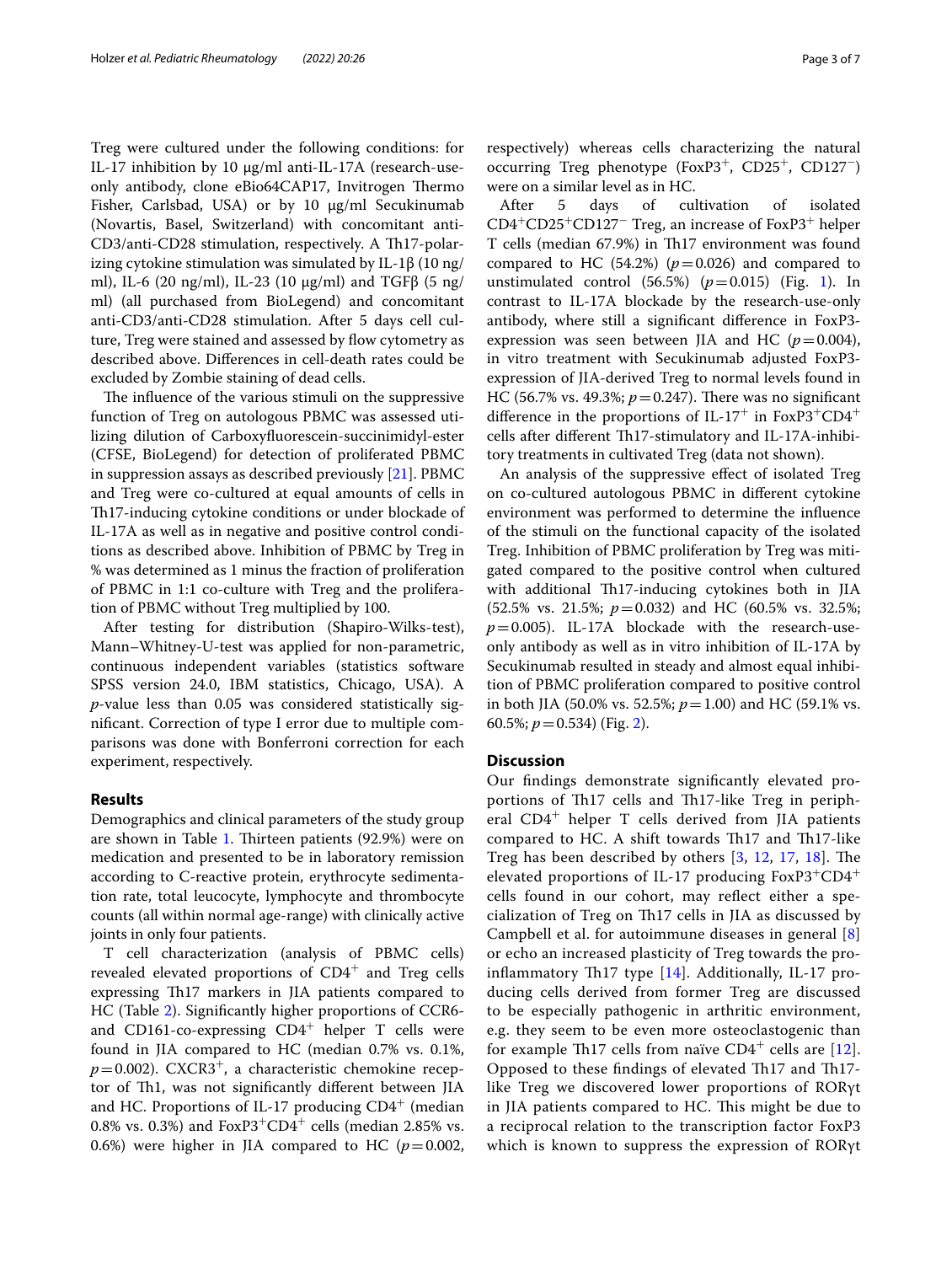<span id="page-3-0"></span>**Table 1** Characteristics of the study population (A) and clinical data of Juvenile Idiopathic Arthritis patients (B)

| (A) Study population                                         | JIA                                                  | НC                                 |
|--------------------------------------------------------------|------------------------------------------------------|------------------------------------|
| <b>Number of samples</b>                                     | 14                                                   | 10                                 |
| Numbers of male (%)/<br>female (%)                           | $6(42.9\%)/$<br>8 (57.1%)                            | 2(20%)/<br>8 (80%)                 |
| Age at time of inclusion (years)                             | $16.1 \pm 5.0$ (16; 8-27)                            | $23.4 \pm 1.69$<br>$(23.5; 19-25)$ |
| Age at time of diagnosis (years)                             | $5 \pm 4.1$ (3.5; 1-15)                              |                                    |
| <b>Disease duration (years)</b>                              | $11.1 \pm 6.0$ (12.5; 1-24)                          |                                    |
| (B) Clinical Data in JIA                                     |                                                      |                                    |
| <b>Medication</b>                                            | 13/92.9%                                             |                                    |
| Nonsteroidal anti-inflammatory drug (in therapeutic dosages) | 7/50%                                                |                                    |
| <b>Methotrexate</b> (at < 15 mg/m <sup>2</sup> /week)        | 7/50%                                                |                                    |
| Glucocorticoids (at < $0.1 \text{ mg/kg/d}$ )                | 3/21.4%                                              |                                    |
| <b>Biologicals</b> (in therapeutic dosages)                  | 10/71.4%                                             |                                    |
|                                                              | Tocilizumab 1/7.1%                                   |                                    |
|                                                              | Adalimumab 4/28.6%                                   |                                    |
|                                                              | Abatacept 2/14.3%                                    |                                    |
|                                                              | Etanercept 3/21.4%                                   |                                    |
| <b>Mycophenolate Mofetil</b>                                 | 2/14.3%                                              |                                    |
| Antinuclear antibodies positive                              | 11/78.6%                                             |                                    |
| <b>Rheumatoid factor positive</b>                            | 0/0%                                                 |                                    |
| C-reactive protein (mg/dl)                                   | $0.2 \pm 0.3$ (0.0; 0-0.9)                           |                                    |
| Erythrocyte sedimentation rate (mm/h)                        | $11.7 \pm 10.7$ (6.5; 2-35)                          |                                    |
| Leukocytes ( $\times$ 10 <sup>3</sup> per µl)                | $7.0 \pm 2.3$ (6.7; 2.4-11.5)                        |                                    |
| Lymphocytes (G/l)                                            | $2.6 \pm 0.8$ (2.6; 1.3-4.3)                         |                                    |
| Lymphocytes (%)                                              | 39.9 ± 10.6 (39.5; 13.8-64)                          |                                    |
| Thrombocytes ( $\times$ 10 <sup>3</sup> per µl)              | $231.3 \pm 54.6$ (232; 138-327)                      |                                    |
| Immunoglobulin G (mg/dl)                                     | $912.9 \pm 353.1$ (992; 133-1309)                    |                                    |
| <b>Active joints</b>                                         | 4/28.5%<br>ACR active joints if positive: 1; 3; 3; 4 |                                    |

Characteristics of the study population are shown in (A). Values are given in absolute numbers (percentages) or as mean±SD (median; minimum to maximum). *HC* healthy controls, *JIA* Juvenile Idiopathic Arthritis

Clinical data of Juvenile Idiopathic Arthritis (JIA) patients are gathered in (B). Number of patients=14. Values are given in absolute numbers/percentages or as mean±SD (median; minimum—maximum). *ACR* American College of Rheumatology

[[4](#page-6-19)]. Furthermore, CCR6 and CD161 were introduced as markers of Th17/Th1 switching cells elevated in JIA compared to HC. Elevated Th17/Th1 switching cells have also been described earlier by Nistala et al. in infamed joints of JIA patients [[22](#page-6-20)].

Our in vitro results provide experimental evidence of plasticity of JIA-derived Treg with FoxP3-induction by Th17-stimulating cytokines mimicking in vivo inflammation. Whereas one study revealed the loss of FoxP3 in the presence of IL-6  $[8]$  $[8]$  $[8]$ , others demonstrated stable FoxP3 expression in Treg in an infammatory environment [\[10\]](#page-6-8) and furthermore, an increased FoxP3 expression in T cells by cell activation and by TGF $\beta$  [[6\]](#page-6-4). The high sensitivity of JIA-derived Treg for Th17-inducing stimuli seen in higher level of FoxP3<sup>+</sup> cells compared to HC may corroborate the supposed idea of an involvement of Th17-mediated pathways in the pathogenesis of many T cell-mediated autoimmune diseases [[8](#page-6-6), [14](#page-6-12)], such as JIA.

In contrast to increased FoxP3 expression in JIA in isolated Treg after 5 days of incubation in cell culture media enriched with Th17-inducing stimuli, specific in vitro blockade of IL-17A resulted in adjustment of FoxP3 expression to normal proportions as found in controls which might underline one mechanism of clinical efectiveness of IL-17 blockade in rheumatic diseases.

Specifc IL-17A blockade with Secukinumab seems to be more efficient to allow adjustment to normal levels of FoxP3 expression than IL-17A blockade by the researchuse-only antibody. Although there is no literature yet, it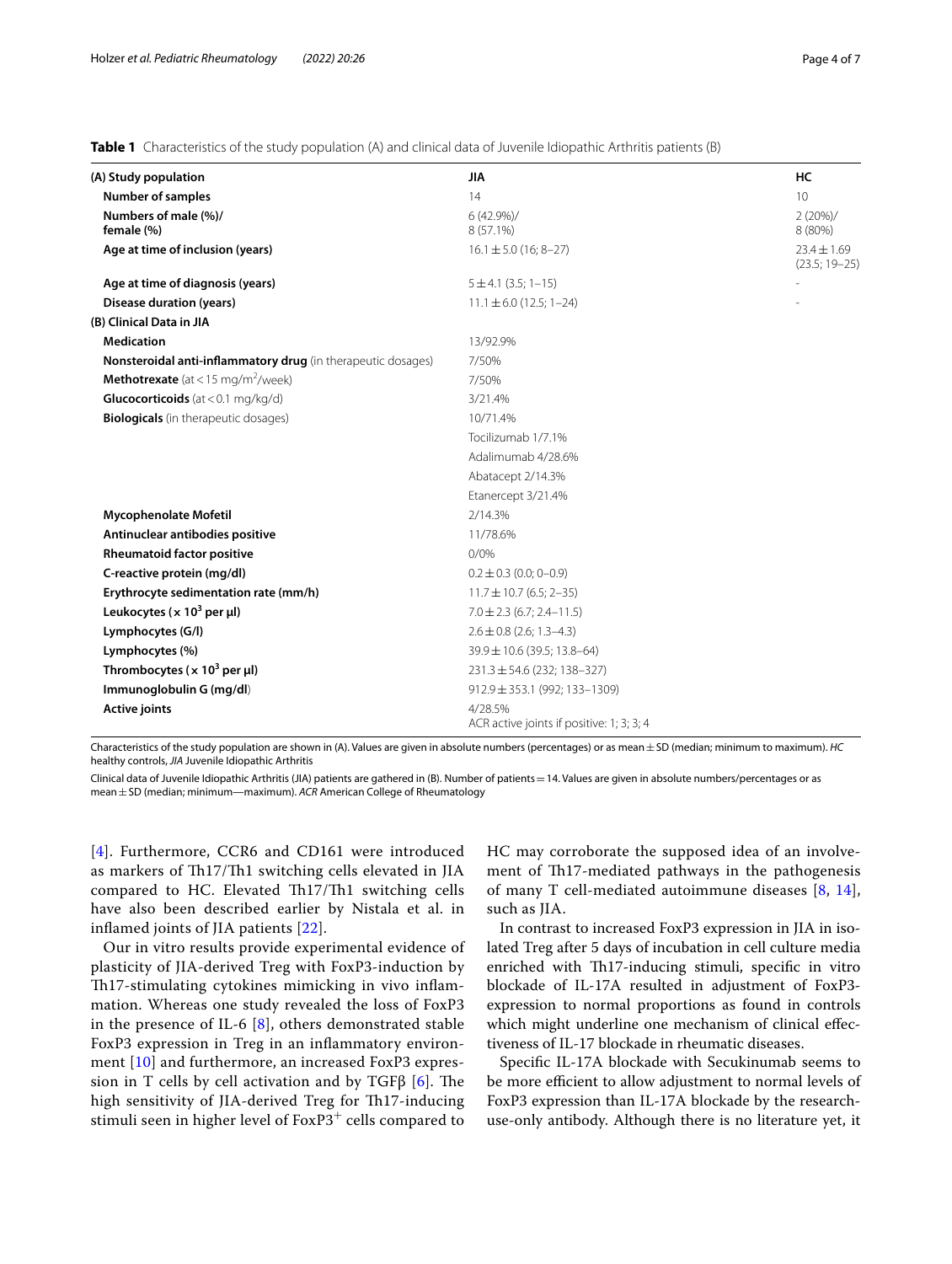| Gate                          | Subpopulation                  | JIA                                | НC                                  | <i>p</i> -value |
|-------------------------------|--------------------------------|------------------------------------|-------------------------------------|-----------------|
| $CD4+$                        | $CCR6+$                        | $8.01 \pm 4.35$ (7.25; 1.40-16.60) | $1.80 \pm 0.90$ (1.60; 0.90-3.20)   | 0.011           |
| $CD4+$                        | $CD161+$                       | $7.06 \pm 4.70$ (6.30; 1.00-14.40) | $1.98 \pm 1.19$ (2.70; 0.40-2.90)   | 0.011           |
| $CD4+$<br>$CCR6+$<br>$CD161+$ |                                | $0.85 \pm 0.60$ (0.70; 0.20-1.80)  | $0.08 \pm 0.08$ (0.10; 0.00-0.20)   | $0.002*$        |
| $CD4+$                        | $RORyt^+$                      | $0.58 \pm 0.43$ (0.45; 0.30-1.60)  | $1.06 \pm 0.53$ (1.00; 0.50-1.70)   | 0.045           |
| $CD4+$                        | $IL - 17 +$                    | $1.10 \pm 0.79$ (0.80; 0.50-2.90)  | $0.24 \pm 0.09$ (0.30; 0.10-0.30)   | $0.002*$        |
| $CD4+RORyt$ <sup>+</sup>      | $IL - 17+$                     | $7.48 \pm 3.74$ (7.30; 2.20-13.10) | $2.54 \pm 2.46$ (1.00; 0.60-6.00)   | 0.019           |
| $CD4+$                        | $FoxP3$ <sup>+</sup>           | $3.59 \pm 1.82$ (3.25; 1.70-6.50)  | $2.26 \pm 1.01$ (2.30; 1.10-3.30)   | 0.171           |
| $CD4+FoxP3+$                  | $IL - 17+$                     | $3.10 \pm 1.43$ (2.85; 1.20-5.60)  | $0.62 \pm 0.23$ (0.60; 0.40-1.00)   | $0.002*$        |
| $CD4+FoxP3+$                  | $CD25+$<br>CD127 <sup>-1</sup> | 24.94 ± 10.79 (24.45; 8.30-41.20)  | 24.00 ± 4.83 (22.40; 18.50 - 30.80) | 1.000           |

<span id="page-4-0"></span>

|  | <b>Table 2</b> Comparison of Th17- and requlatory T cells-specific markers in peripheral CD4 <sup>+</sup> helper T cells |  |
|--|--------------------------------------------------------------------------------------------------------------------------|--|
|  |                                                                                                                          |  |

Peripheral blood mononuclear cells were assessed for Th17- and regulatory T cells (Treg)-characteristic markers by fow cytometry. Values of 5 healthy controls (HC) and 8 patients with Juvenile Idiopathic Arthritis (JIA) were compared with Mann–Whitney-U-test. Data are presented as percentages in mean ± standard deviation (median; minimum—maximum). After correction for multiple comparison with Bonferroni correction the results marked with \* remained statistically signifcant. Elevated proportions of Th17/Th1 switching cells as well as CD4<sup>+</sup> and CD4<sup>+</sup> FoxP3<sup>+</sup> cells producing IL-17 were assessed in JIA patients compared to HC



<span id="page-4-1"></span>regulatory T cells. The infuence of diferent stimuli on isolated Treg was assessed by flowcytometry after 5 days of culture and values of FoxP3<sup>+</sup>CD4<sup>+</sup> cells in isolated regulatory T cells (Treg) are shown in percentage (median and interquartile ranges). As stimuli were used: unstimulated=none; anti-CD3/CD28 as positive control; Th17 = anti-CD3/CD28 + IL-1β + IL-6 + IL-23 + TGFβ; anti-IL17A = anti-CD3/CD28 + laboratory IL-17A-antibody; Secukinumab=anti-CD3/28+Secukinumab. *N*=6 for healthy controls (HC) and Juvenile Idiopathic Arthritis (JIA) each, except for Secukinumab in HC (here *n*=5). Groups as well as stimuli were compared for diferences with Mann–Whitney-U-test. Whilst elevated level of FoxP3+CD4+ cells could be seen after Th17-inducing stimuli in HC and JIA and furthermore in every stimulus for JIA compared to HC (with smallest diference in Secukinumab, *p*>0.2), correction for multiple comparison with Bonferroni correction showed signifcant difference for FoxP3<sup>+</sup>CD4<sup>+</sup> cells between JIA and HC after anti-IL-17A cultivation ( $p=0.004$ , marked with \*)

might be explained by unknown mechanistic diferences between the inhibitory function of Secukinumab and of the research-use-only antibody.

Increased level of FoxP3 in the case of Th17-inducing stimuli may furthermore not be an expression of enrichment of naturally occurring Treg but more likely a hint of CD4+ T cell activation or induction of the induced Treg phenotype [\[11](#page-6-9), [23\]](#page-6-21). Although our experiments are based on peripherally circulating Treg cells, simulation of an infammatory environment (e.g. as seen in infamed joints) results in a signifcant reduction of inhibitory capacities of separated Treg on autologous PBMC. Our functional assays may support the fnding that the phenotypically characterized FoxP3<sup>+</sup> Treg are rather induced Treg which have at least partly lost or even not skilled their suppressive functions. Further on, an increased FoxP3-expression concomitant with mitigated inhibition may also be due to an increased resistance of efector cells towards Treg rather than to an impaired Treg function [[16,](#page-6-13) [24\]](#page-6-22). Such lower sensitivity of diferent efector cells towards Treg suppression was discussed in other experiments of our research group of lymphocytes derived from patients with scleroderma [\[25](#page-6-23)].

The limitations of this study include the high heterogeneity of JIA disease itself, of therapy and frequency of remittent disease and infammatory activity. To overcome these problems, only oligo- and polyarticular subtypes and only JIA patients in laboratory remission or with very low clinical disease activity in four patients were included in the study. Enthesitis-associated, psoriatic and systemic JIA were not included due to the known diferences in pathophysiology and presentation [[20,](#page-6-17) [26](#page-6-24)]. The highly standardized experimental protocol on separated Treg and culture in a pro-infammatory and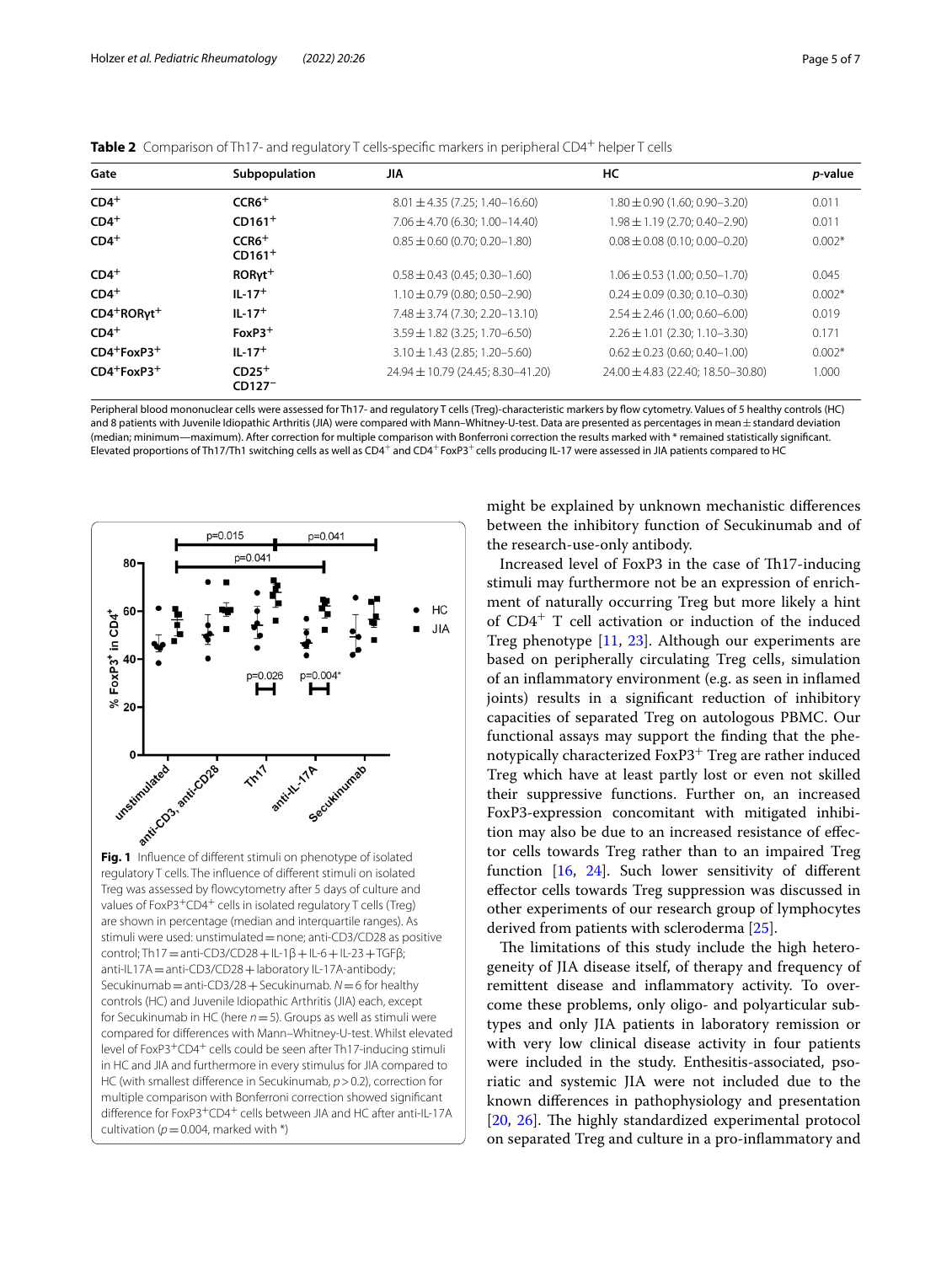an anti-infammatory environment allows to analyze the Treg function in-depth in a small sample of JIA patients while still keeping in mind the intrinsic heterogeneity of JIA subtypes. Possibly, fndings would have been more jutting out using lymphocytes obtained during acute disease fare or from infamed joints of therapy-naive recently diagnosed JIA patients. Furthermore it is important to mention that aging changes the cell subtypes of the immune system, therefore our study represents the examined adolescent group, not young children [\[27](#page-6-25)]. Additional experiments regarding epigenetic factors of FoxP3 stability as well as changes at the transcriptome level as performed in scleroderma [\[21](#page-6-18), [28](#page-6-26)] would have

CCR: Chemokine Receptor; CD: Cluster of Differentiation; CFSE: Carboxyfuorescein-succinimidyl-ester; CXCR3: CXC-Motive-Chemokine-Receptor 3; DMSO: Dimethyl Sulfoxide; Et. al.: Et alii/aliae/alia (and others); FACS: Flurescence-Activated Cell Sorting; FoxP3: Forkhead-Box-Protein 3; HC: Healthy Control; IL: Interleukin; ILAR: International League of Associations for Rheumatology; JIA: Juvenile Idiopathic Arthritis; MACS: Magnetic-Activated Cell Sorting; PBMC: Peripheral Blood Mononuclear Cells; PMA: Phorbol 12-myristate 13-acetate; RORγt: RAR-related orphan receptor γt; SD: Standard deviation; TGF: Transforming growth factor; Th1/17: T helper cells of Th1/17 subtype; Treg: Regulatory T cells.

## **Supplementary Information**

The online version contains supplementary material available at [https://doi.](https://doi.org/10.1186/s12969-022-00680-z) [org/10.1186/s12969-022-00680-z.](https://doi.org/10.1186/s12969-022-00680-z)

**Additional fle 1.**

**Abbreviations**

# **Acknowledgements**

Not applicable.

#### **Authors' contributions**

MTH established and performed experiments, analyzed and visualized the data and wrote the manuscript, GA supervised, established and performed experiments and reviewed the manuscript, RW performed experiments, BH helped in collection of samples, provided clinical data and reviewed the manuscript, JPH helped in collection of samples, provided clinical data and critically discussed the manuscript, MP designed and supervised the study, acquired the funding and critically reviewed and edited the manuscript. All authors reviewed and approved the fnal version of the manuscript.

## **Funding**

This study was partly funded by Novartis. Novartis had no role in the study design or in the collection, analysis, or interpretation of the data, the writing of the manuscript, or the decision to submit the manuscript for publication. Publication of this article was not contingent upon approval by Novartis. This publication was supported by the Open Access Publication Fund of the University of Wuerzburg.

<span id="page-5-0"></span>

p=0.005\*

יצ∩ ∩≃י

 $100 -$ 

been interesting to assess but were not possible due to relatively low cell counts in volume-restricted blood samples in JIA patients.

# **Conclusion**

In conclusion, our study supports fndings of a shift towards Th17 and Th17-like Treg in IIA, underlining the importance of the Th17 pathway in the pathophysiology of JIA. Furthermore, our experiments show an increased FoxP3-expression in Treg by Th17-inducing cytokines with concomitant mitigated suppressive function. Whereas JIA Treg showed higher FoxP3-expression suggesting stronger cell activation by infammatory stimuli, specifc IL-17A blockade with Secukinumab lead to adjusted FoxP3 levels and suppressive function as found in controls. This may display a potential addon beneft of specifc IL-17A blockade in JIA patients and therefore may help to provide supporting experimental data for the clinical use of IL-17A inhibition in JIA patients.